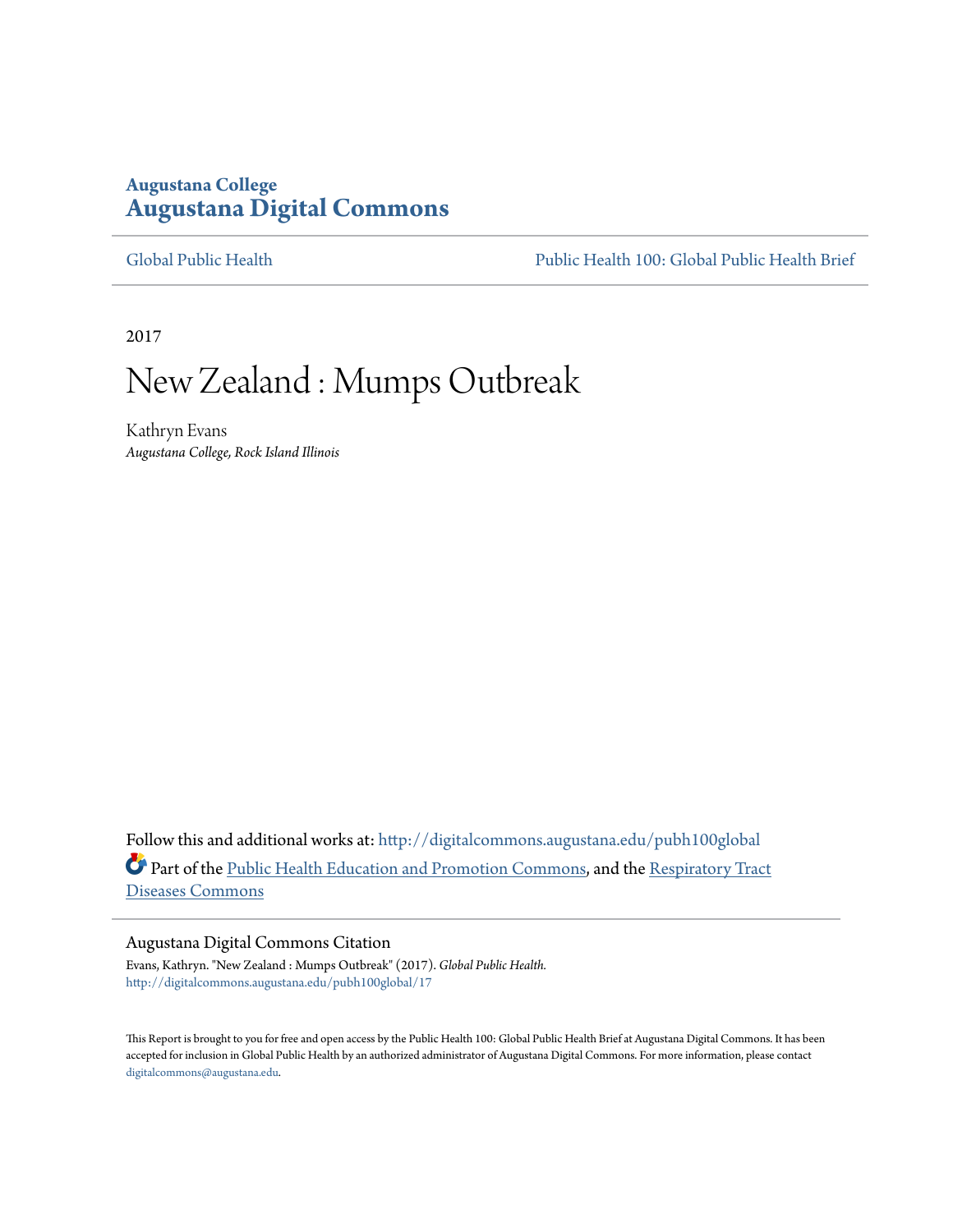



# MUMPS OUTBREAK

SOUTH PACIFIC

OCEAN

**Great Barrier Island** 

oromandol Peninsula

·Tauranga East Cape · Rotorua Gisborne.

Bay of Plenty

· Napier<br>• Hastings

· Palmerston North

A mumps outbreak struck New Zealand during the summer of 2017. Auckland has had more cases this year than the last sixteen years combined, with over 300 reported cases from January to September (NZ Herald, September 2017). The illness seems to have affected those in the Pacific Island community the most, with 60% of cases being Pacific people (Ford, 2017). Another population affected by the mumps outbreak in New Zealand has been the ten to nineteen-year-old age group (NZ Herald, July 2017). One teenager developed meningitis, which occurs in ten percent of all mumps cases (M of H, n.d.), and was sent to the hospital. Several males reported pain and swelling of the testicles and several females reported ovarian inflammation, both of which can occasionally result in infertility (New Zealand Herald, July 2017). As of July 2017, 80% of mumps patients were not fully vaccinated (NZ Herald, July 2017).

### Mumps Symptoms and Epidemiology

Results in swelling of the glands around the face, and it can also include pain in the jaw, a fever, and a headache (Ministry of Health NZ, n.d.). It spreads easily through the air via breathing, coughing, or sneezing, or through saliva. Patients may be contagious before they even feel sick because they are infectious starting about one week before swelling appears (M of H, n.d.). In fact, before the MMR (measles, mumps, rubella) vaccine, almost every child contracted mumps at some point, and it is still a common ailment in developing nations (Lowth, 2013).